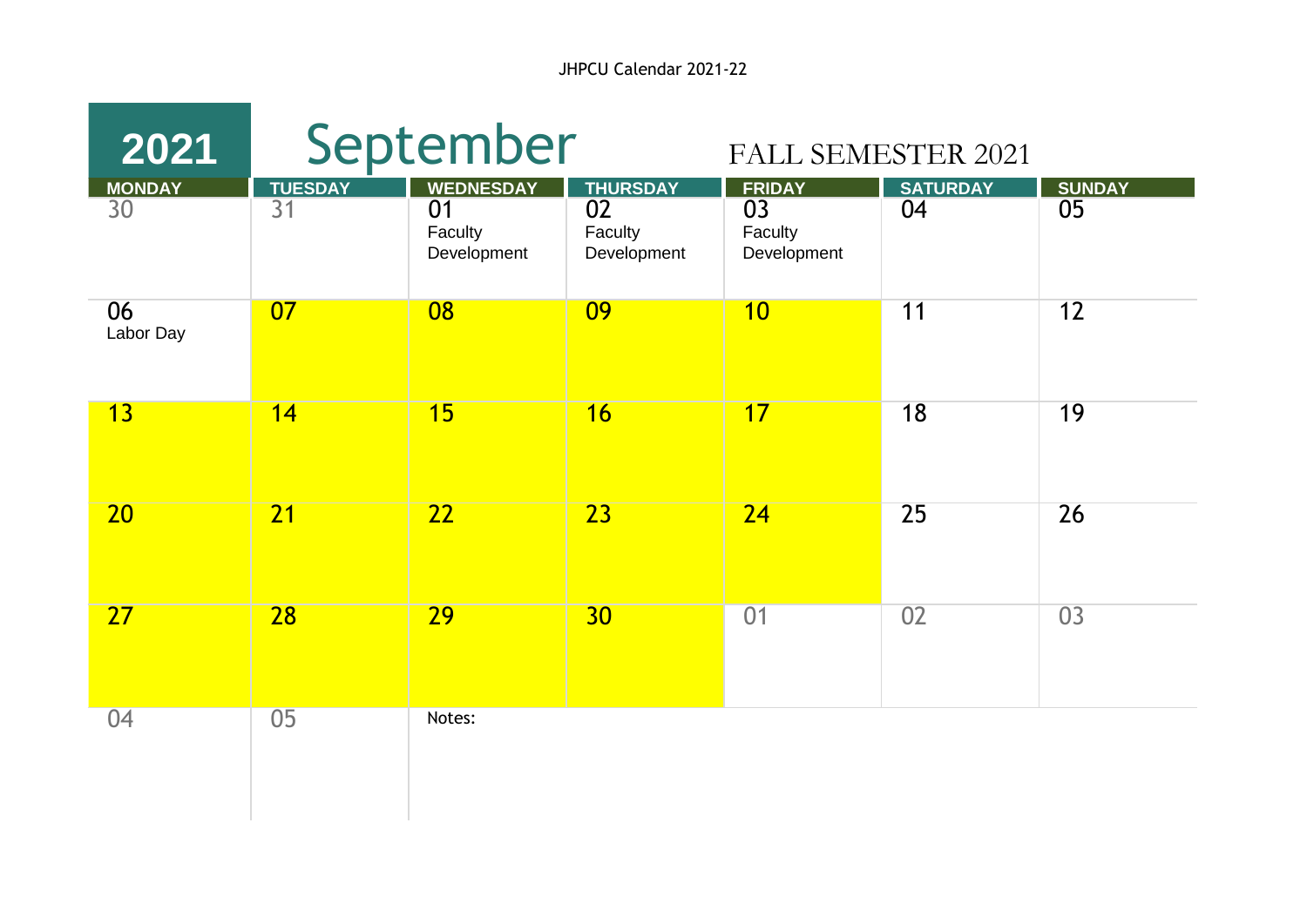| 2021                             | October                           |                                     |                                    |                     |                                    |                                  |  |  |  |
|----------------------------------|-----------------------------------|-------------------------------------|------------------------------------|---------------------|------------------------------------|----------------------------------|--|--|--|
| <b>MONDAY</b><br>$\overline{27}$ | <b>TUESDAY</b><br>$\overline{28}$ | <b>WEDNESDAY</b><br>$\overline{29}$ | <b>THURSDAY</b><br>$\overline{30}$ | <b>FRIDAY</b><br>01 | <b>SATURDAY</b><br>$\overline{02}$ | <b>SUNDAY</b><br>$\overline{03}$ |  |  |  |
| 04                               | 0 <sub>5</sub>                    | 06                                  | 07                                 | 08<br>Homecoming    | 09<br>Homecoming                   | 10                               |  |  |  |
| 11                               | 12                                | 13                                  | 14                                 | 15                  | 16                                 | 17                               |  |  |  |
| 18                               | <b>19</b>                         | $\overline{20}$                     | $\overline{21}$                    | $\overline{22}$     | 23                                 | 24                               |  |  |  |
| 25                               | $\overline{26}$                   | $\overline{27}$                     | 28                                 | 29                  | 30                                 | 31                               |  |  |  |
| 01                               | 02                                | Notes:                              |                                    |                     |                                    |                                  |  |  |  |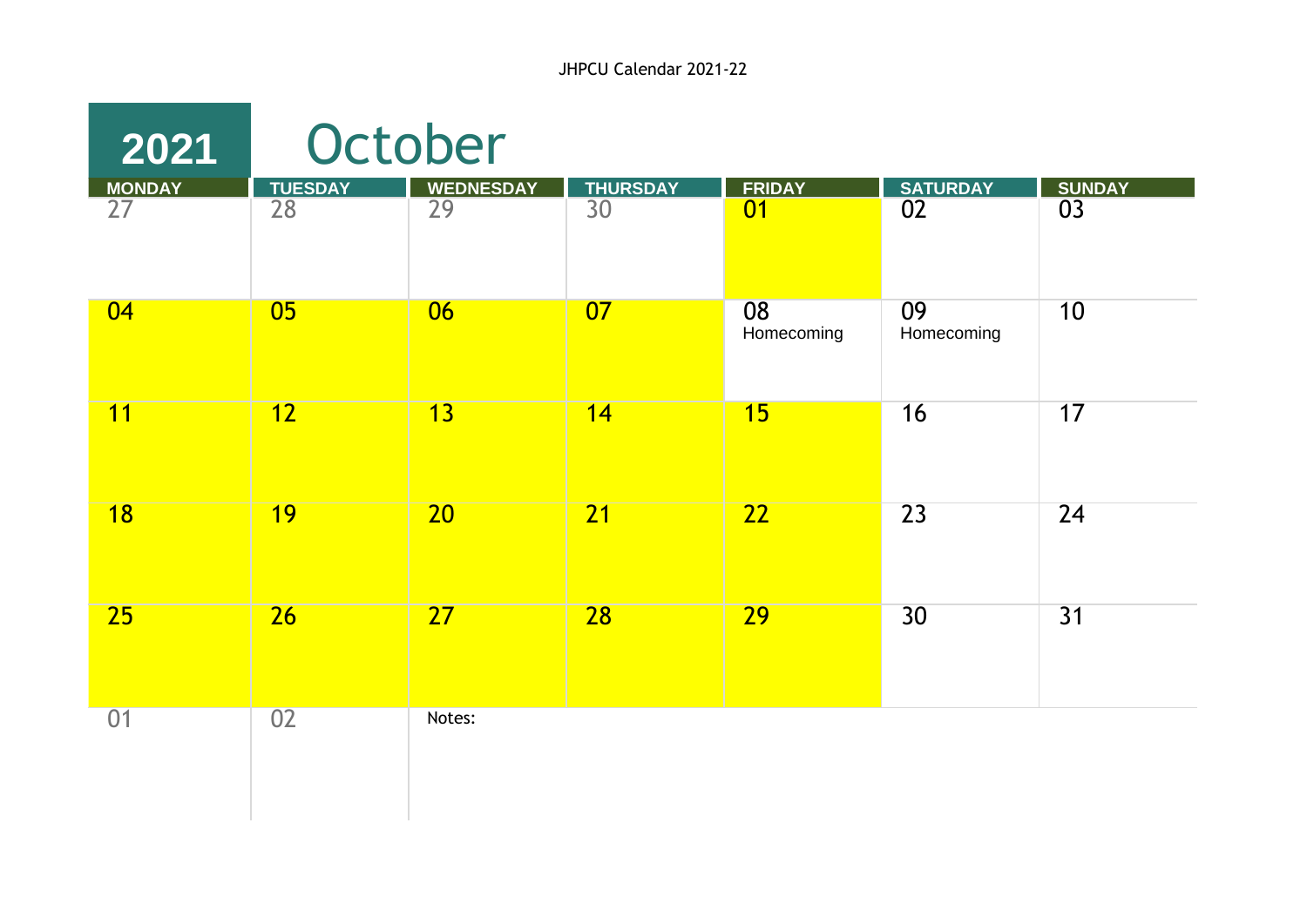| 2021          |                 | November         |                           |                 |                 |                 |
|---------------|-----------------|------------------|---------------------------|-----------------|-----------------|-----------------|
| <b>MONDAY</b> | <b>TUESDAY</b>  | <b>WEDNESDAY</b> | <b>THURSDAY</b>           | <b>FRIDAY</b>   | <b>SATURDAY</b> | <b>SUNDAY</b>   |
| 01            | $\overline{02}$ | 03               | 04                        | $\overline{05}$ | 06              | $\overline{07}$ |
| 08            | 09              | 10               | 11<br>Veterans Day        | 12              | 13              | 14              |
| 15            | 16              | 17               | $\overline{18}$           | 19              | 20              | 21              |
| 22            | $\overline{23}$ | 24<br>Holiday    | 25<br>Thanksgiving<br>Day | 26<br>Holiday   | $\overline{27}$ | 28              |
| <b>29</b>     | 30 <sub>2</sub> | 01               | 02                        | 03              | 04              | 05              |
| 06            | 07              | Notes:           |                           |                 |                 |                 |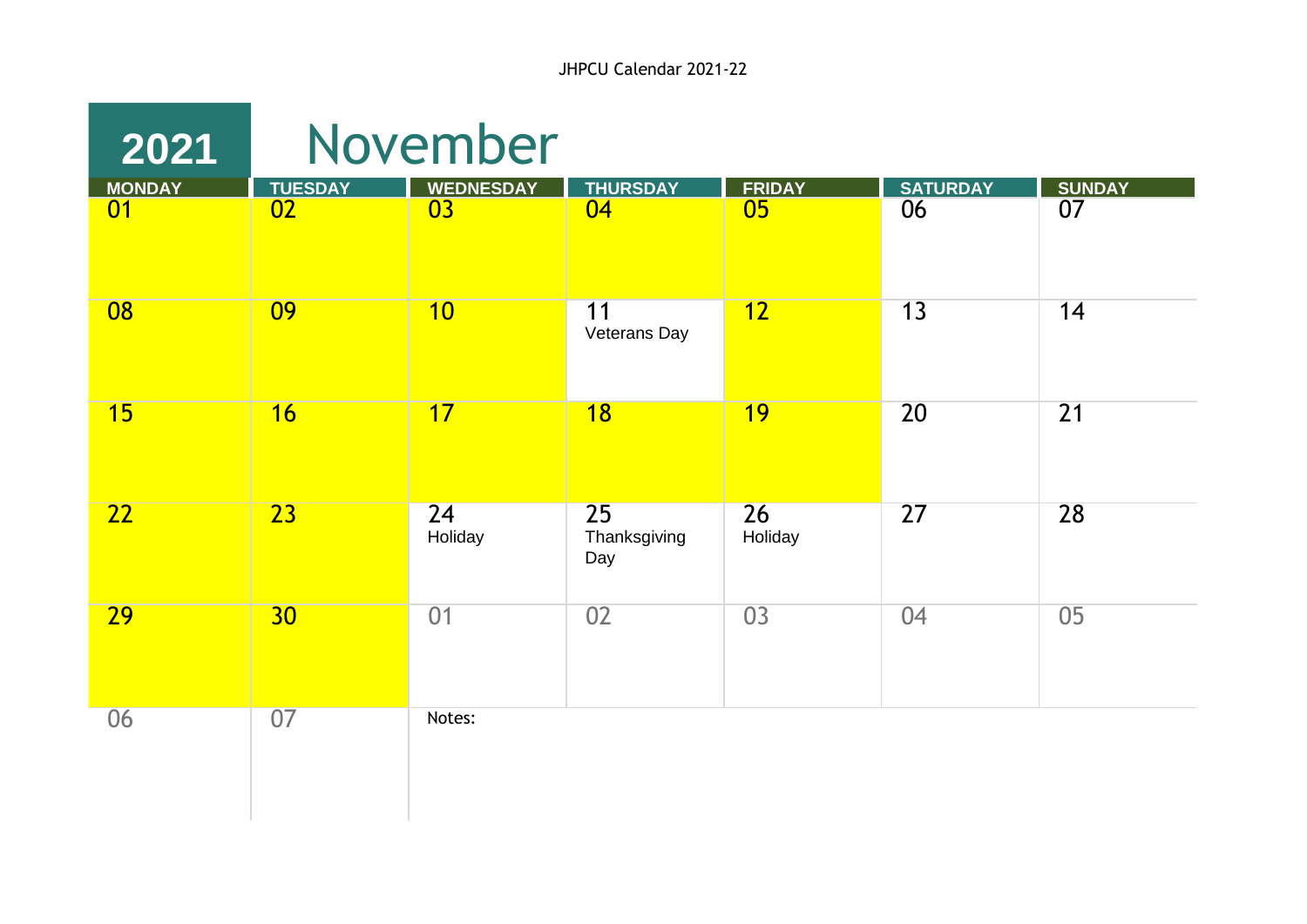| 2021                                 |                      | <b>December</b>        |                              |                                  |                       |                     |
|--------------------------------------|----------------------|------------------------|------------------------------|----------------------------------|-----------------------|---------------------|
| MONDAY<br>29                         | <b>TUESDAY</b><br>30 | <b>WEDNESDAY</b><br>01 | <b>THURSDAY</b><br>02        | <b>FRIDAY</b><br>$\overline{03}$ | <b>SATURDAY</b><br>04 | <b>SUNDAY</b><br>05 |
| 06                                   | 07                   | 08                     | 09                           | 10                               | 11                    | 12                  |
| 13                                   | 14                   | 15                     | 16                           | 17                               | 18                    | 19                  |
| 20                                   | 21                   | 22                     | 23<br><b>End of Semester</b> | 24<br><b>Christmas Eve</b>       | 25<br>Christmas Day   | 26                  |
| $\overline{27}$<br><b>Boxing Day</b> | $\overline{28}$      | 29                     | 30                           | 31<br>New Years Eve              | 01                    | 02                  |
| 03                                   | 04                   | Notes:                 |                              |                                  |                       |                     |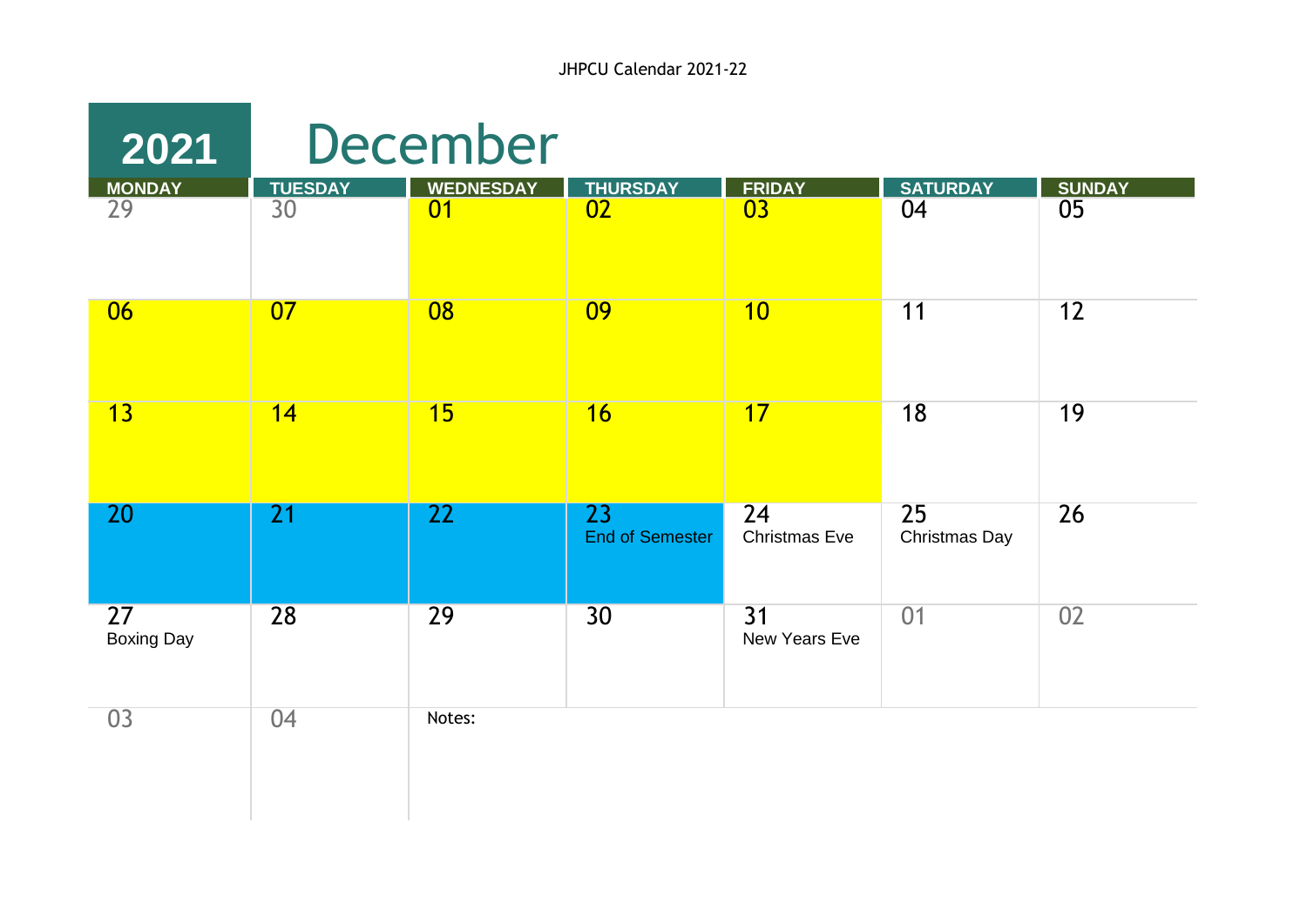JHPCU Calendar 2021-22

| 2022                         | January                                         |                                          |                       | <b>SPRING SEMESTER 2022</b>           |                                        |                     |
|------------------------------|-------------------------------------------------|------------------------------------------|-----------------------|---------------------------------------|----------------------------------------|---------------------|
| MONDAY<br>27                 | <b>TUESDAY</b><br>28                            | <b>WEDNESDAY</b><br>$\overline{29}$      | <b>THURSDAY</b><br>30 | <b>FRIDAY</b><br>$\overline{31}$      | <b>SATURDAY</b><br>01<br>New Years Day | <b>SUNDAY</b><br>02 |
| 03<br>Holiday<br>transferred | 04                                              | 05<br><b>Semester 2</b><br><b>Starts</b> | 06                    | 07<br><b>Final Fall Grades</b><br>due | 08                                     | 09                  |
| 10                           | 11                                              | 12                                       | $\overline{13}$       | 14                                    | 15                                     | 16                  |
| 17                           | 18<br><b>Martin Luther</b><br>King Jr. Birthday | 19                                       | 20                    | $\overline{21}$                       | 22                                     | $\overline{23}$     |
| 24                           | 25                                              | 26                                       | 27                    | 28                                    | 29                                     | 30                  |
| 31                           | 01                                              | Notes:                                   |                       |                                       |                                        |                     |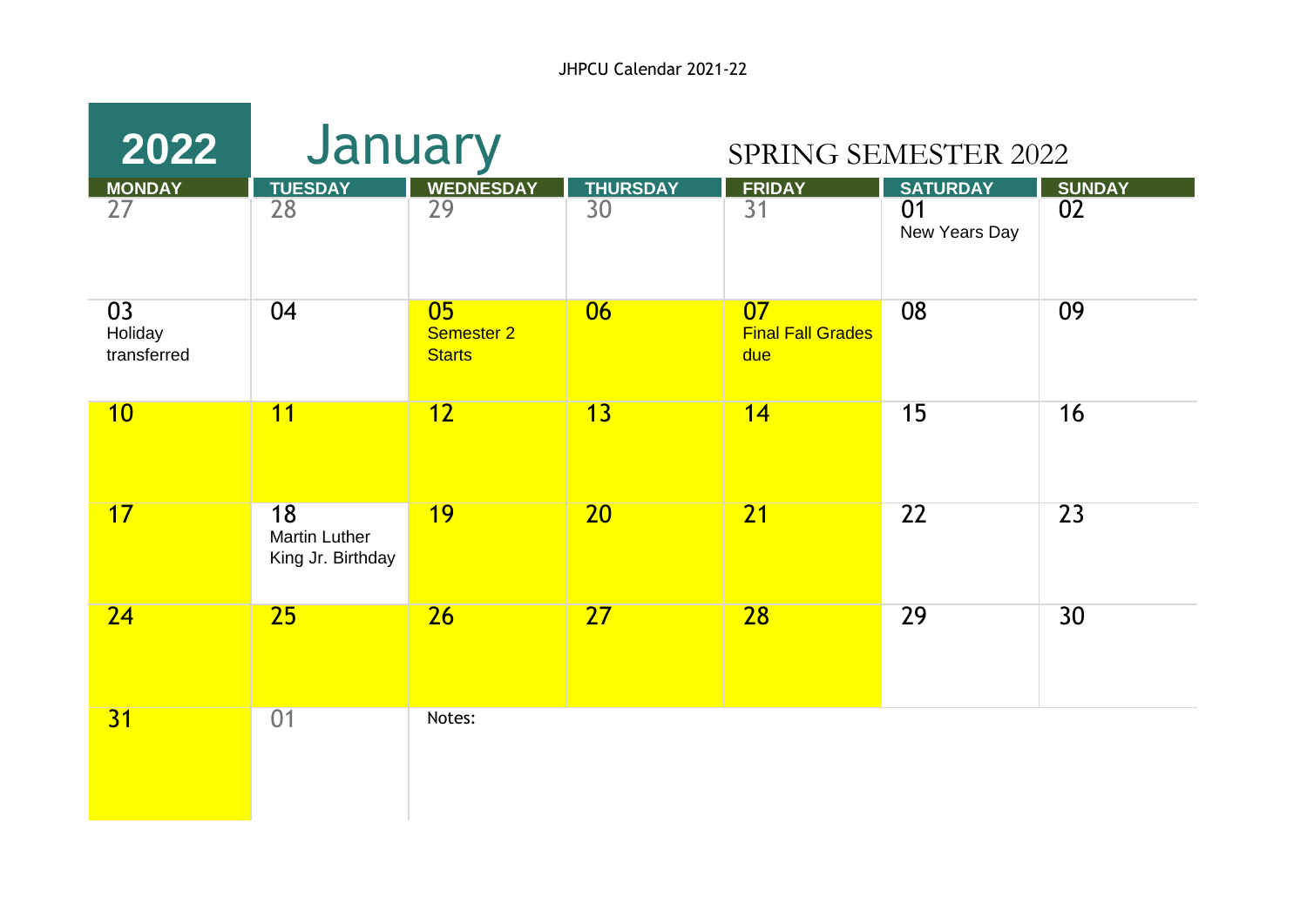| 2022         |                      | February               |                       |                     |                                    |                     |
|--------------|----------------------|------------------------|-----------------------|---------------------|------------------------------------|---------------------|
| MONDAY<br>31 | <b>TUESDAY</b><br>01 | <b>WEDNESDAY</b><br>02 | <b>THURSDAY</b><br>03 | <b>FRIDAY</b><br>04 | <b>SATURDAY</b><br>$\overline{05}$ | <b>SUNDAY</b><br>06 |
| 07           | 08                   | 09                     | 10                    | 11                  | 12                                 | 13                  |
| 14           | 15                   | 16                     | 17                    | $\overline{18}$     | 19                                 | 20                  |
| 21           | $\overline{22}$      | $\overline{23}$        | 24                    | 25                  | 26                                 | $\overline{27}$     |
| 28           | 01                   | 02                     | 03                    | 04                  | 05                                 | 06                  |
| 07           | 08                   | Notes:                 |                       |                     |                                    |                     |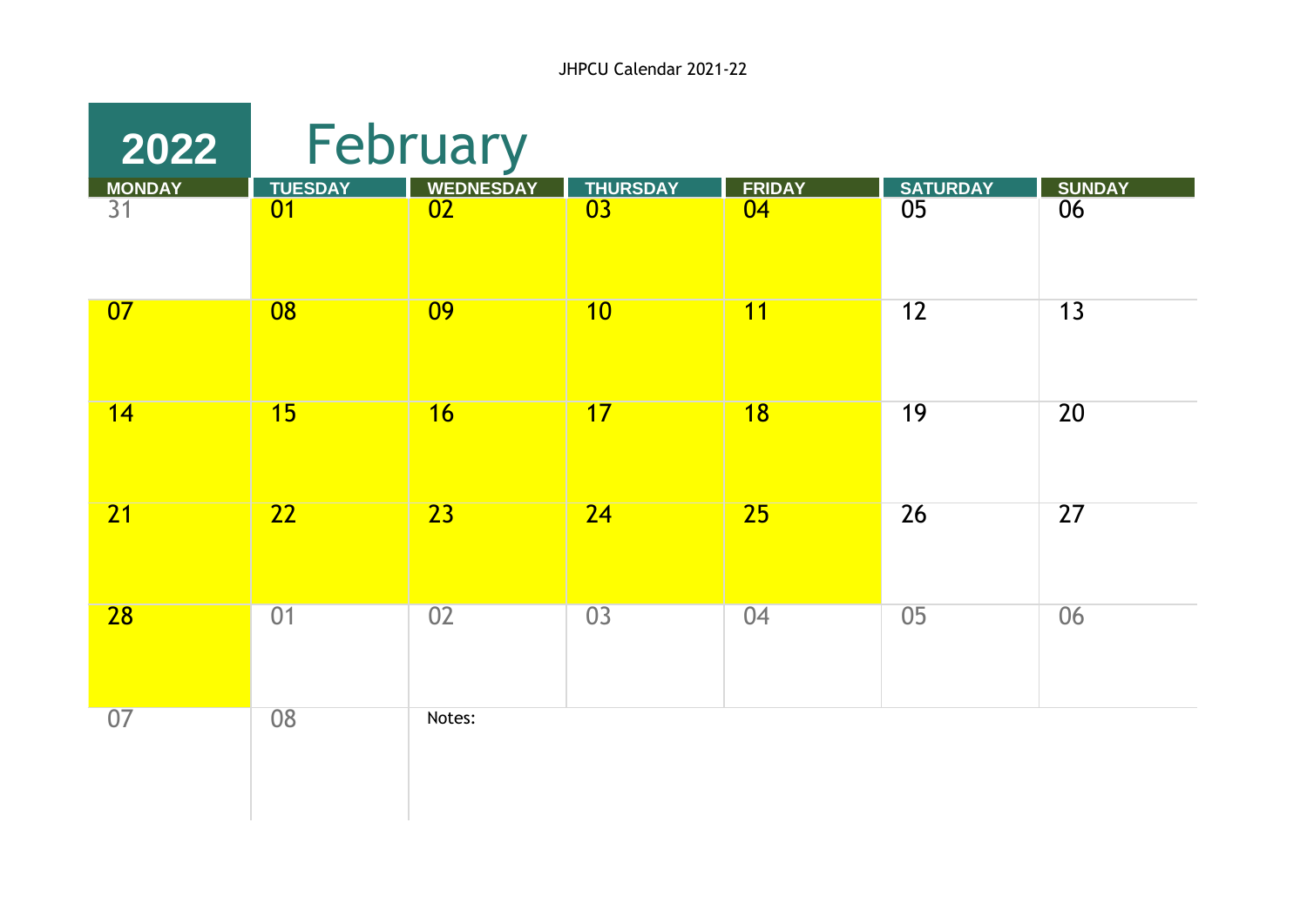| 2022                      | March                     |                           |                           |                           |                |                     |  |
|---------------------------|---------------------------|---------------------------|---------------------------|---------------------------|----------------|---------------------|--|
| MONDAY<br>28              | <b>TUESDAY</b><br>01      | <b>WEDNESDAY</b><br>02    | <b>THURSDAY</b><br>03     | <b>FRIDAY</b><br>04       | SATURDAY<br>05 | <b>SUNDAY</b><br>06 |  |
|                           |                           |                           |                           |                           |                |                     |  |
| 07<br><b>Spring Break</b> | 08<br><b>Spring Break</b> | 09<br><b>Spring Break</b> | 10<br><b>Spring Break</b> | 11<br><b>Spring Break</b> | 12             | 13                  |  |
| 14                        | 15                        | 16                        | 17                        | 18                        | 19             | 20                  |  |
| 21                        | $\overline{22}$           | $\overline{23}$           | $\overline{24}$           | $\overline{25}$           | 26             | 27                  |  |
| $\overline{28}$           | $\overline{29}$           | 30                        | $\overline{31}$           | $\overline{01}$           | 02             | 03                  |  |
| 04                        | 05                        | Notes:                    |                           |                           |                |                     |  |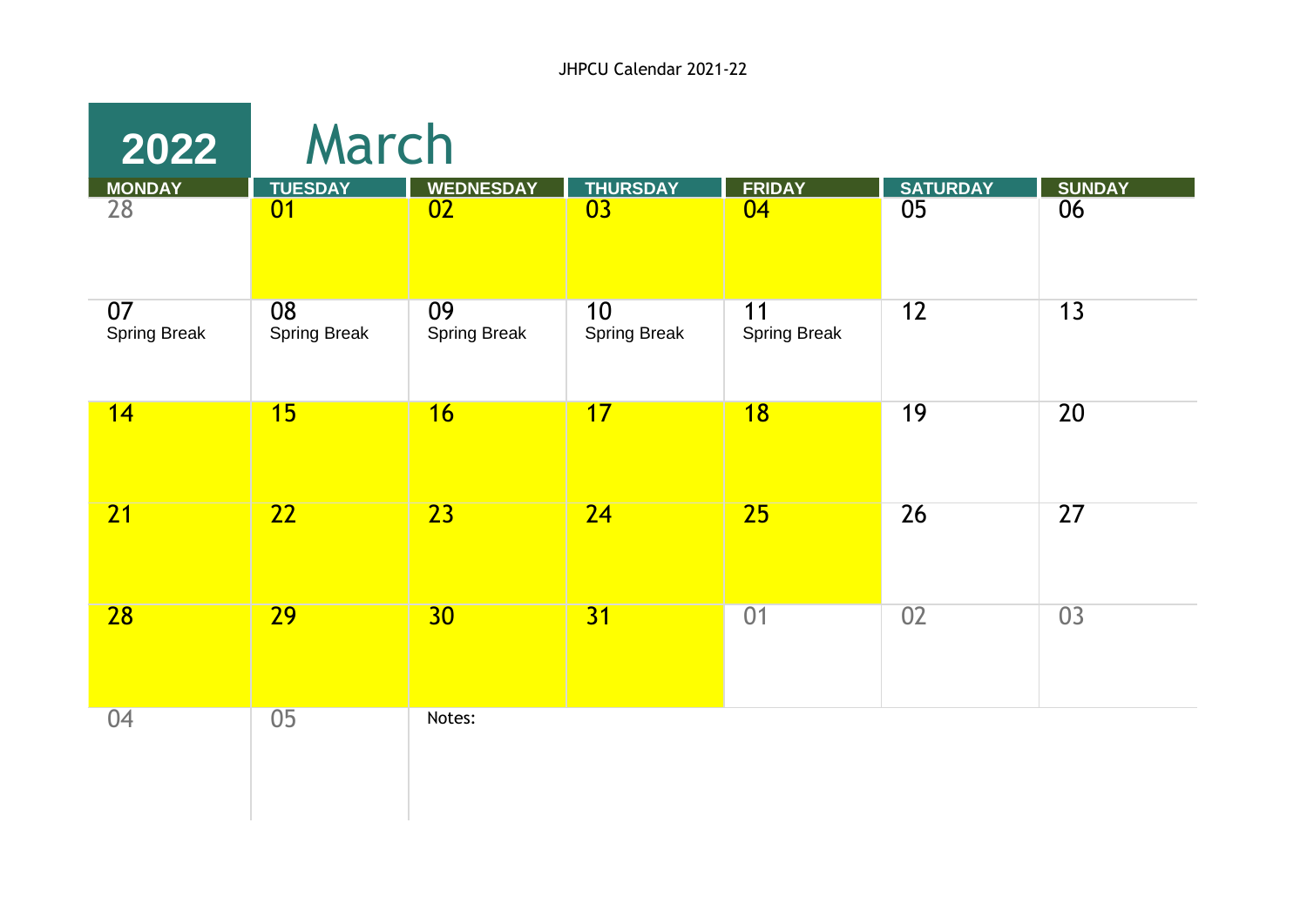| 2022            | April           |                  |                 |                                   |                 |               |  |  |
|-----------------|-----------------|------------------|-----------------|-----------------------------------|-----------------|---------------|--|--|
| <b>MONDAY</b>   | <b>TUESDAY</b>  | <b>WEDNESDAY</b> | <b>THURSDAY</b> | <b>FRIDAY</b>                     | <b>SATURDAY</b> | <b>SUNDAY</b> |  |  |
| 28              | 29              | 30               | 31              | 01                                | 02              | 03            |  |  |
| 04              | 05              | 06               | 07              | 08                                | 09              | 10            |  |  |
| 11              | 12              | 13               | 14              | 15                                | 16              | 17            |  |  |
| $\overline{18}$ | 19              | 20               | 21              | 22                                | 23              | 24            |  |  |
| 25              | $\overline{26}$ | 27               | <b>28</b>       | <b>29</b><br><b>Semester Ends</b> | 30              | 01            |  |  |
| 02              | $\overline{03}$ | Notes:           |                 |                                   |                 |               |  |  |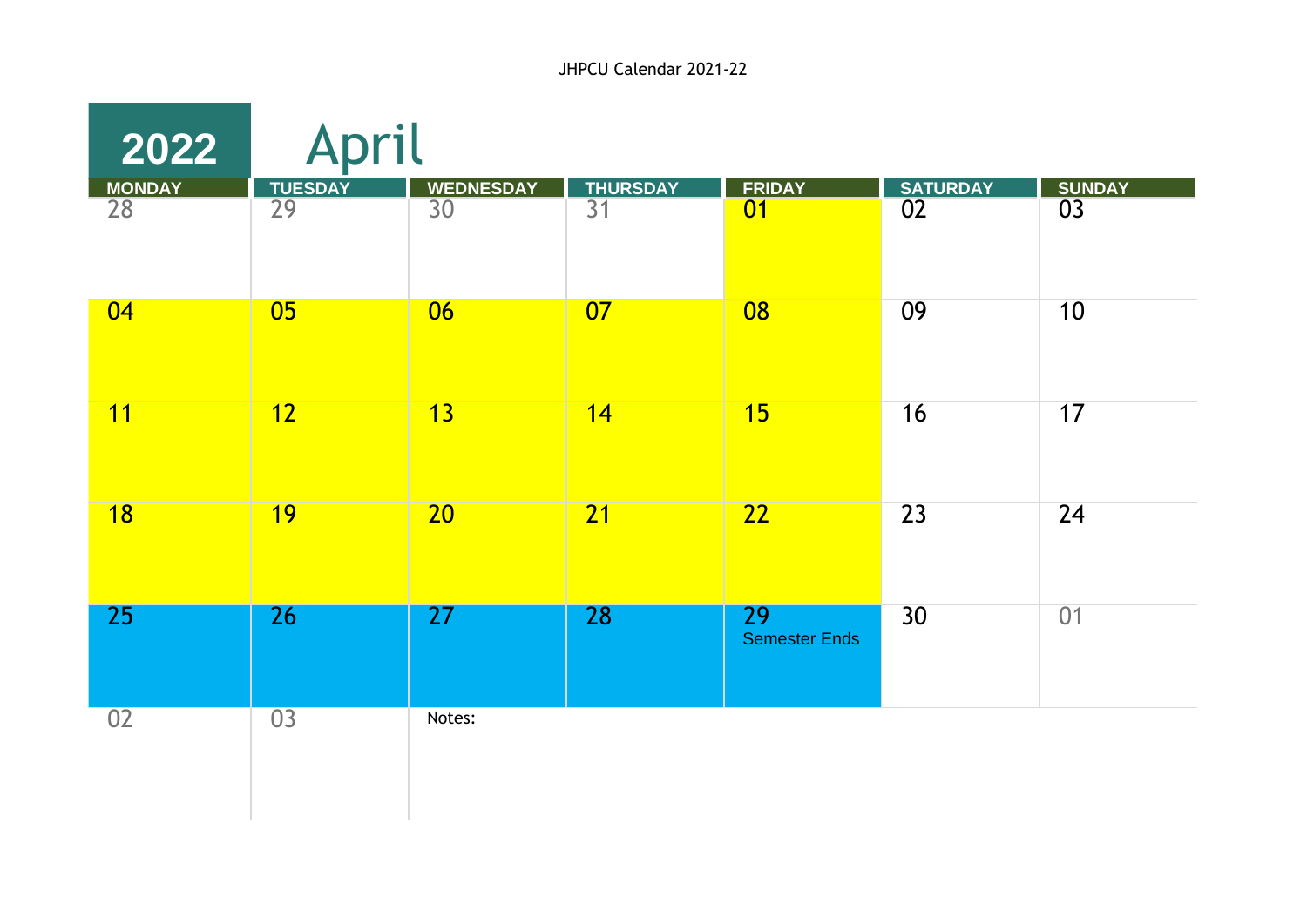| 2022                | May                  |                        |                                                       | <b>SUMMER SEMESTER 2022</b>                    |                       |                     |
|---------------------|----------------------|------------------------|-------------------------------------------------------|------------------------------------------------|-----------------------|---------------------|
| <b>MONDAY</b><br>25 | <b>TUESDAY</b><br>26 | <b>WEDNESDAY</b><br>27 | <b>THURSDAY</b><br>28                                 | <b>FRIDAY</b><br>29                            | <b>SATURDAY</b><br>30 | <b>SUNDAY</b><br>01 |
|                     |                      |                        |                                                       |                                                |                       |                     |
| 02                  | 03                   | 04                     | 0 <sub>5</sub>                                        | 06<br><b>Final Spring</b><br><b>Grades Due</b> | 07                    | 08                  |
| 09                  | 10                   | 11                     | $\overline{12}$                                       | 13                                             | 14                    | 15                  |
| 16                  | 17                   | $\overline{18}$        | 19                                                    | $\overline{20}$                                | $\overline{21}$       | 22                  |
| 23                  | 24                   | 25                     | $\overline{26}$                                       | 27                                             | 28                    | 29                  |
| 30<br>Holiday       | 31                   | Notes:                 | Teaching where agreed only for undergraduate courses. |                                                |                       |                     |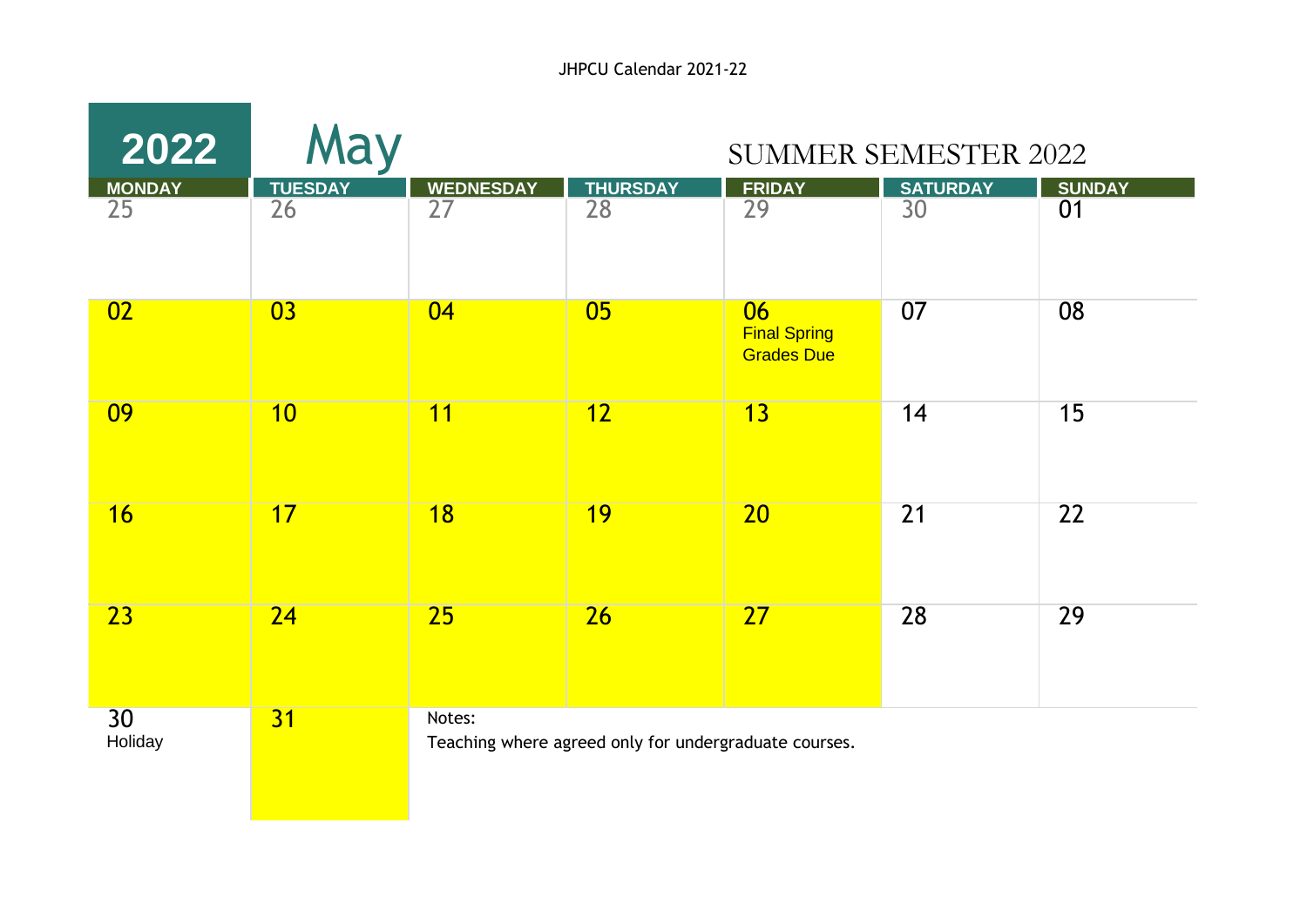| 2022                                | June                                |                                     |                                                       |                                     |                 |               |
|-------------------------------------|-------------------------------------|-------------------------------------|-------------------------------------------------------|-------------------------------------|-----------------|---------------|
| <b>MONDAY</b>                       | <b>TUESDAY</b>                      | <b>WEDNESDAY</b>                    | <b>THURSDAY</b>                                       | <b>FRIDAY</b>                       | <b>SATURDAY</b> | <b>SUNDAY</b> |
| 30                                  | 31                                  | 01                                  | 02                                                    | 03                                  | 04              | 05            |
| 06                                  | 07                                  | 08                                  | 09                                                    | 10                                  | 11              | 12            |
| 13                                  | 14                                  | 15                                  | 16                                                    | 17                                  | 18              | 19            |
| 20<br><b>Summer Reading</b><br>Week | 21<br><b>Summer Reading</b><br>Week | 22<br><b>Summer Reading</b><br>Week | 23<br><b>Summer Reading</b><br>Week                   | 24<br><b>Summer Reading</b><br>Week | 25              | 26            |
| 27                                  | 28                                  | 29                                  | 30                                                    | 01                                  | 02              | 03            |
| 04                                  | 05                                  | Notes:                              | Teaching where agreed only for undergraduate courses. |                                     |                 |               |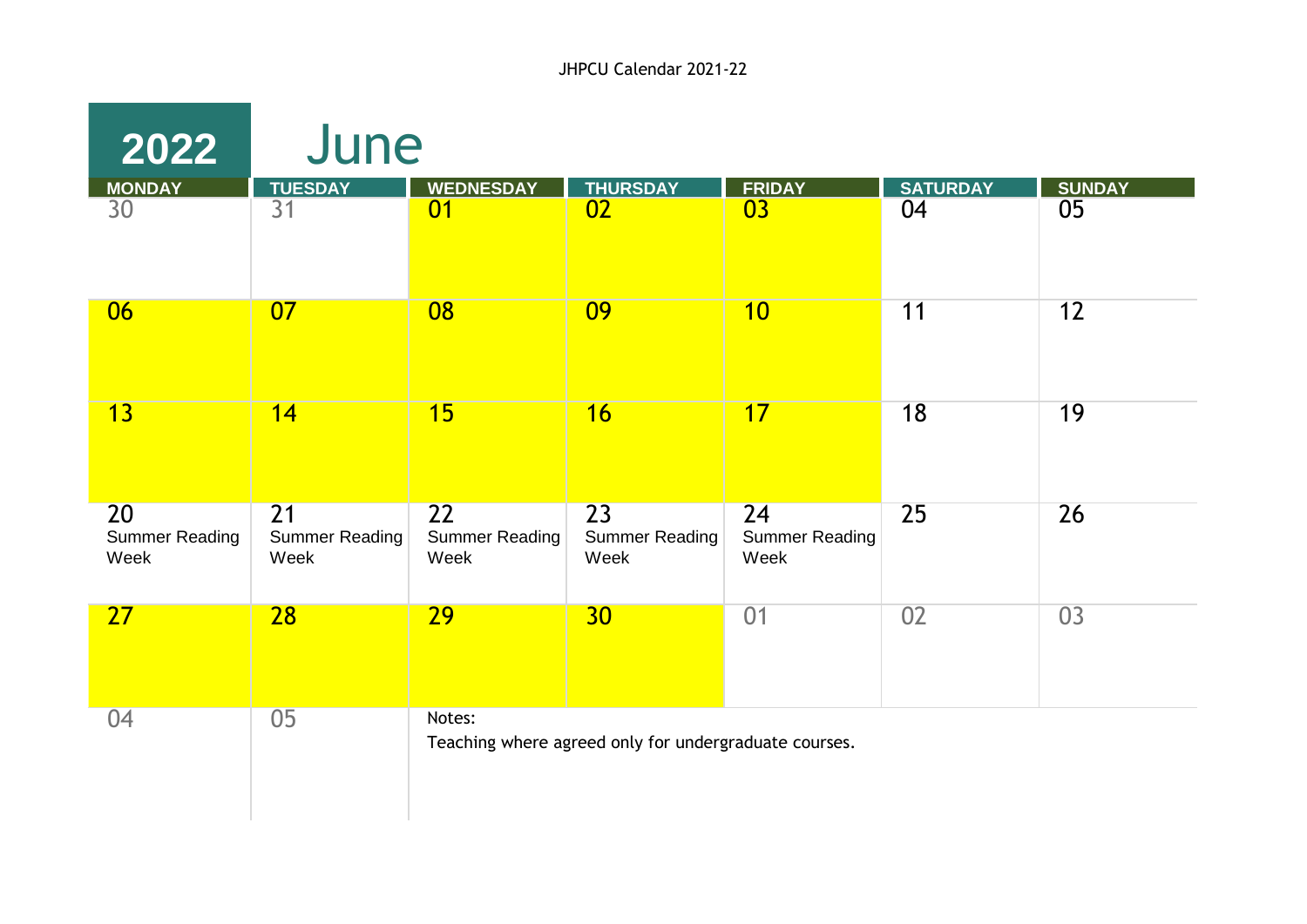| 2022                             | July                              |                                                                 |                       |                     |                       |                     |  |
|----------------------------------|-----------------------------------|-----------------------------------------------------------------|-----------------------|---------------------|-----------------------|---------------------|--|
| <b>MONDAY</b><br>$\overline{27}$ | <b>TUESDAY</b><br>$\overline{28}$ | <b>WEDNESDAY</b><br>$\overline{29}$                             | <b>THURSDAY</b><br>30 | <b>FRIDAY</b><br>01 | <b>SATURDAY</b><br>02 | <b>SUNDAY</b><br>03 |  |
|                                  |                                   |                                                                 |                       |                     |                       |                     |  |
| 04<br>Holiday                    | 0 <sub>5</sub>                    | 06                                                              | 07                    | 08                  | 09                    | 10                  |  |
| 11                               | 12                                | $\overline{13}$                                                 | 14                    | 15                  | 16                    | 17                  |  |
| 18                               | <b>19</b>                         | $\overline{20}$                                                 | 21                    | $\overline{22}$     | $\overline{23}$       | 24                  |  |
| 25                               | 26                                | 27                                                              | 28                    | 29                  | 30                    | 31                  |  |
| 01                               | 02                                | Notes:<br>Teaching where agreed only for undergraduate courses. |                       |                     |                       |                     |  |